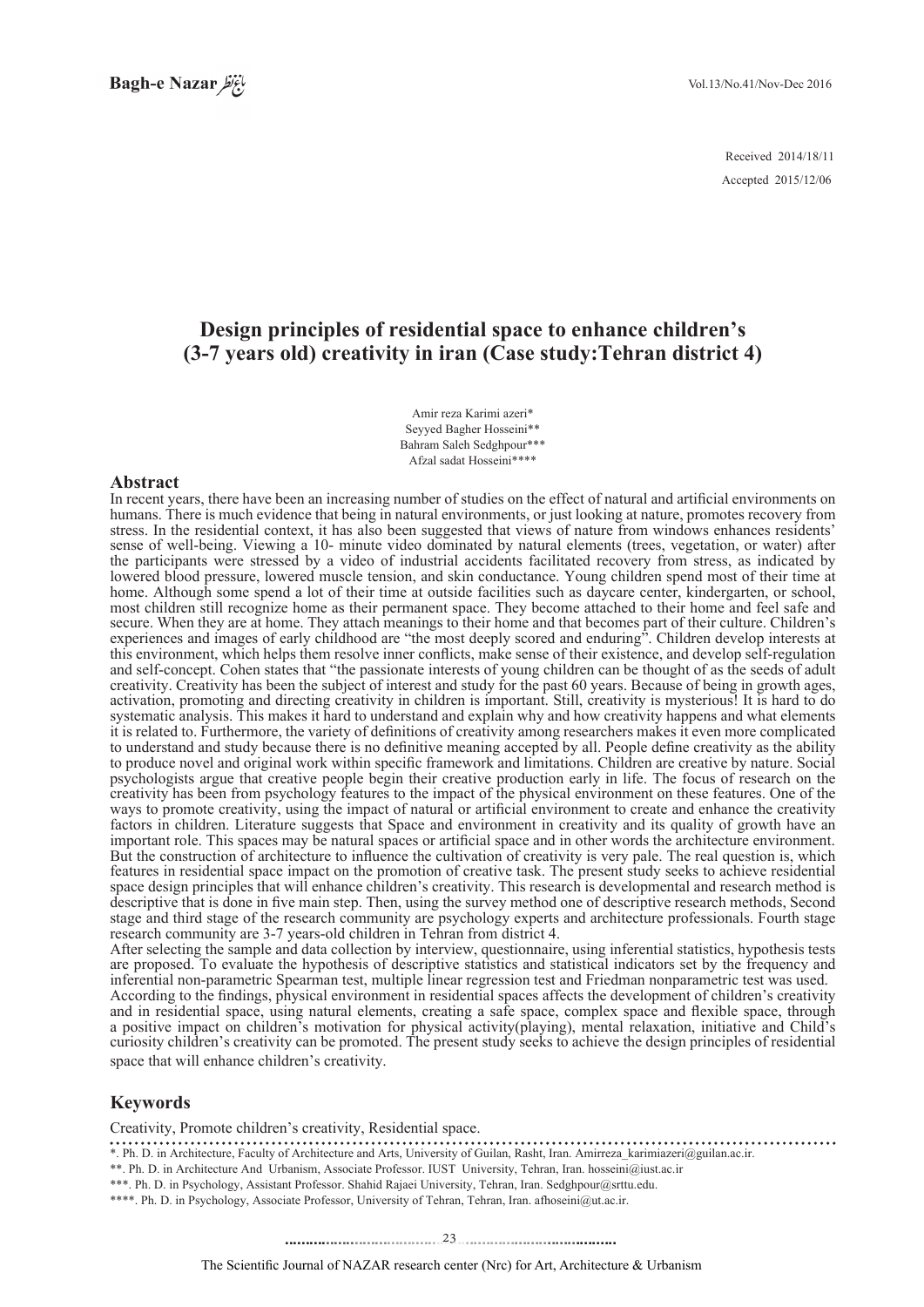## **Introduction**

Until 1950, the creativity concept was little known, only a few researches were done on mental and intellectual ability. Since 1950, psychologists found that intelligence and creativity are not the same and need to understand of creativity was felt and gradually began extensive research in this area (Shafaie & Madani, 2010). Creativity is made possible in individuals by a confluence of cognitive, emotional, environmental and motivational variables.

Psychologists have identified many cognitive factors related to creativity, such as divergent thinking

(Guilford, 1950; Guilford, 1959), styles of thinking (Sternberg, 1997) and openness to experience (George and Zhou,  $2001$ ). Environmental factors involved in creativity have been studied from a social psychological perspective (Chien  $& Hui$ , 2010). The focus of creativity research has been on personal characteristics to the exclusion of potential contributions by the physical setting (Amiable, 1983; Barron, 1969; Guilford, 1968; MacKinnon, 1962; Stein, 1974; Torrance, 1966).Yet many creative thinkers themselves have recognized the potential role of the environment to influence creativity.

Dubos  $(1971)$  suggested that people confined to a "featureless environment" suffer intellectually and emotionally and that "the potentialities of human beings can become fully expressed only when the (physical) environment provides a wide variety of experiences". Theories about the restorative qualities of nature also allude to creativity as a process that is enhanced by contact with natural elements (Kaplan  $&$  Kaplan, 1989). Creativity as achievement is the production of works that are novel or innovative in the public sense. In Iran, according to Census 2010 statistics, the population of children and people with developmental age compared to other age groups, is significant (Table 1).On the other hand, childhood especially the stage of pre-school ages, is the beginning of the cognitive perception that is component of the creative process (Shafaie, 2010). Children and adolescents are important groups of

............................................................

users of residential spaces in the scale of house, and neighborhood spaces, local streets, children's garden and local parks (Azemati, 2009). These places are allocated to major part of children's daily life. Due to this reason improving the quality of these spaces to be effective on personal development, social interaction, enhance of the sense of cooperation and eve their education. Lack of appropriate design criteria for the design of residential spaces, including the psychological needs of children and their psychological and spiritual realities caused their potential talents could not grow well. Therefore, recent research looking for a set of elements of residential space designed to achieve a positive impact on child's psychology, and make him to be creative and innovative, so that the accomplishment of these elements in the design and construction of houses, especially the interior spaces, child's imagination will be stimulated.

Creativity is the ability to fluently solve problems with original, innovative, novel, and appropriate solutions  $(Amabile & Gryskiewicz, 1989; Guillford, 1967;$ McCoy & Evans, 2002). Creativity is important and interesting to read, but is difficult in practice and applying it in different parts.

Creativity has important role in technological innovation, education, business, arts and other fields of science. Many famous persons have earned their reputation of creativity (Runco, 2007).

Since 1950, psychologists found that intelligence and creativity are not the same, and it was felt to recognize creativity. Gradually, widespread researchers launched in the field accordingly (Shafayi, 2009). Flourishing creativity and innovation are among the most significant ideas of today's world. Promoting the creativity during childhood affects the whole life of an individual and progress and development of any nation depends on this factor as well (Guilford, 1968). Gardner believes that the imagination formed during early childhood affects the entire life of an individual  $(Amabile, 1996)$ . Due to the importance of the subject of creativity, this research intends that from among different areas affecting children's creativity,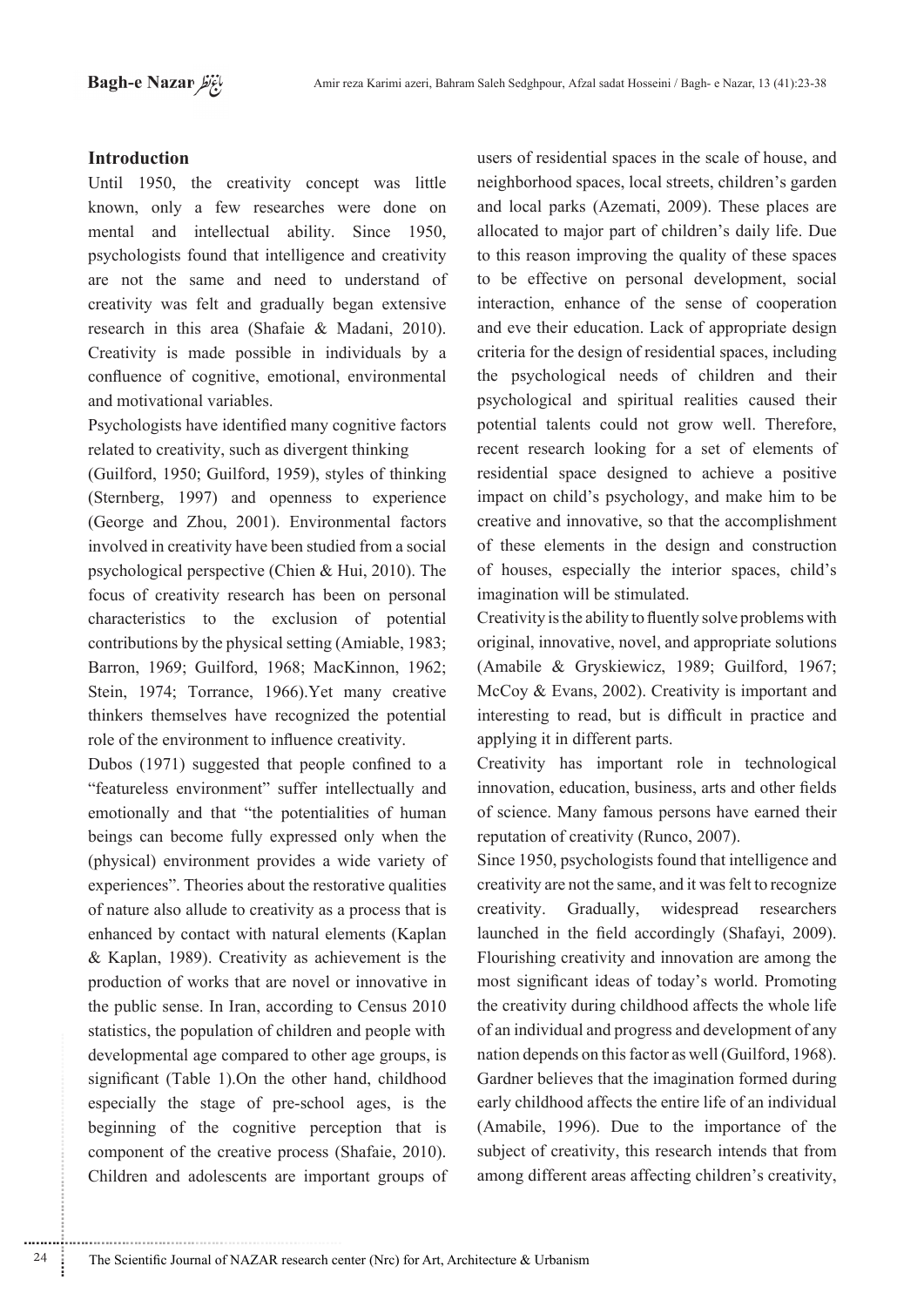the domain of environmental psychology and the physical role of the residential space where children spend most of their lifetime will be chosen and studied accordingly. The researches on residential have not paid enough attention to the relation between the quality of the residential spaces and promoting the children's creativity (Hosseini, 2009). Lack of any thought idea for the design of residential spaces and development of the residential spaces without proper criteria (Azemati, 2008) caused that the subject of development of residential space for development of children's creativity has been ignored. This subject is of great importance because from among various factors affecting growth of children's creativity. Researchers have studied many educational methods, emotional-cognitive aspects, and educational issues accordingly. However, the effect of the quality of life physical environment and architectural space in the development of creativity has been considered less while the children's creativity finds practical aspect at the age of  $3-7$  (Riahi, 2001). During these years, the children's creativity is more affected by the environment. This research is aiming at design of the houses that cause growth and promotion of children's creativity. This aim is realized through analytical study of the relationship between physical characteristics of residential spaces and promotion of creativity. In the next stage achievement of a collection of elements and approaches for design of the residential spaces toward a positive effect on creativity, are noted. Thus, precise application of these elements in design and development of the house and its interior space in particular shall indirectly promote the children's creativity.

## **• Research Hypothesis and Questions**

Houses and residential spaces may be designed in such a manner as they lead to promotion of creativity among children. This promotion could be through positive effect of physical and functional characteristics of the residential spaces in promotion of individual elements of creativity. This general hypothesis may be presented in the form of the following five hypotheses:

1. Utilization of natural elements in residential spaces leads to promotion of the potential of children's creativity through motivating children's feelings in the environment and a positive effect in promoting the motivation of children to play.

2. Development of a safe atmosphere in residential spaces promotes potential of children's creativity through decrease of stress and eventually a positive effect on promoting mental tranquility of children.

3. Establishment of complexity (physical variation) in residential spaces leads to promotion of potential of children's creativity through development of a challenge in children and a positive effect on creating .initiative

4. Development of flexibility of residential spaces leads to promotion of potential of children's creativity by promoting the capability of environmental manipulation through a positive effect on promotion of inquisitiveness.

5. Use of attractive visual tricks leads to promotion of children's creativity by promoting visual thinking among children and a positive effect on children's power of imagination.

In the end, the research questions are stated as :follows

A. Which architectural (physical and functional) characteristics in a residential space influence the variables of children's motivation to play. mental tranquility, initiative, inquisitiveness, and imagination?

B. What are the design and architectural approaches for promoting the potential of creativity in residential spaces?

# **Literature** review

## **• Definition of Creativity**

Scientists have stated creativity using different definitions in such a way as each definition reveals one of the significant aspects of creativity. As it is stated by Guilford, creativity is a collection of abilities and characteristics that may lead to creative thinking (Hosseini, 2009). Creativity is a process whose result is a new work which is accepted by

.......... ....... ........ ........... ...... ....... ........ .......... ...........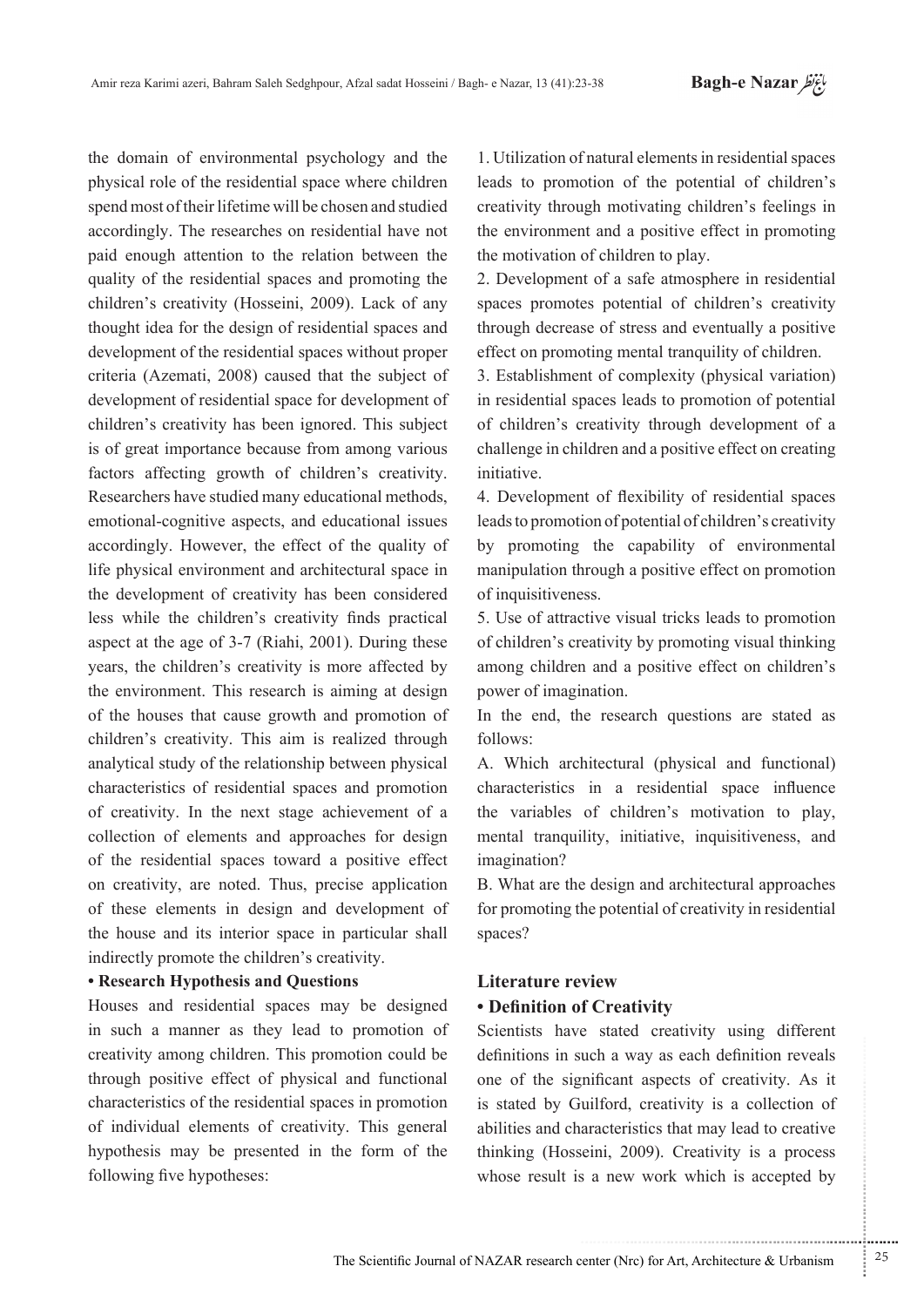a group at a time as a useful and satisfactory thing (stein,  $1974$ ). In the author's viewpoint, creativity is the result of the imaginary and rational forces of an individual, which overwhelm his mental forms and intellectual limitations by using previous knowledge and new discoveries, presenting fresh approaches for solving the problem (Table 1).

## **• Effective elements in creativity**

Study of the components of creativity reveals that creativity is not a fixed feature of personality, hidden in the nature of humans without any change. But, it is among the items, which may completely be weakened or even destroyed due to the effect of certain elements or obstacles. Some conditions provide suitable grounds for appearance and development of creativity while some other conditions may cause the roots of creativity die in humans (Hosseini, 2009);  $(Table 2)$ .

**• Role of environment in development of creativity** The Environment enjoys a widespread definition that comprises geographical environment, physical environment, social environment, cultural environment and the ones (Lang, 1987). From the

|  | Table 2. The effective elements. Source: authors. |  |
|--|---------------------------------------------------|--|
|  |                                                   |  |

most well-known scientists, who studied the effect of the environment on individuals, one may name Amabile. He had a great effect in the movement of the specialist in creativity toward study of the role of environmental variables in creativity (Azemati, 2008). The Environment has a more clear-cut role in growth and development of creativity compared to the factors of personality. Natural factors vary to a great extent, and they may easily be manipulated in comparison with features of personality and individual aptitudes (Amabile, 1983). Due to the close relationship between human and the environment (in terms of perception and behavior), any of environmental aspects influences the process of creativity (perception, analysis and imagination) (Shafayi, 2008). Upon the development of human communities and change of lifestyle and habitation of people, architects, designers and planners paid attention to quality of built environments and spaces. As researchers in the field of creativity have focused on its personal characteristics, the share of physical potential of the environment has been discarded  $(Amabile, 1983)$ . If the environment is so simple,

| Variable                       | Manipulation in<br>environment | Curiosity in<br>children | Variable                         | Flexibility of<br>interior space | Manipulation in<br>environment |
|--------------------------------|--------------------------------|--------------------------|----------------------------------|----------------------------------|--------------------------------|
| Manipulation in<br>environment |                                |                          | Flexibility of interior<br>space |                                  |                                |
| Curiosity in children          | 0.368<br>$\text{Sig} = 0.047$  |                          | Manipulation in<br>environment   | 0.548<br>$\text{Sig}=0$          |                                |

Table 1. Definition of Creativity from the Viewpoints of Researchers. Source: authors.

| Definition of Creativity from Researchers' Viewpoints |                                                                                                                                                                                                                                                                      |                    |                                                                                                                                                                          |  |  |  |  |
|-------------------------------------------------------|----------------------------------------------------------------------------------------------------------------------------------------------------------------------------------------------------------------------------------------------------------------------|--------------------|--------------------------------------------------------------------------------------------------------------------------------------------------------------------------|--|--|--|--|
| Amabile, 1990                                         | Creativity is a combination of capabilities including<br>innovation, flexibility and sensitivity against the viewpoints<br>that allow the learner to think outside unreasonable thinking<br>to different and generative results whose conclusion is<br>satisfactory. | Khosrownejad, 2008 | Creativity is a process which<br>results in codification or<br>production of ideas, approaches<br>and or new products that enjoy<br>artistic and scientific credibility. |  |  |  |  |
| Runco, 2007                                           | Creativity is the capability to solve problems fluently by<br>innovative, new and appropriate solutions.                                                                                                                                                             | Davoudi, 2006      | Creativity is to utilize mental<br>capabilities to establish a new<br>thought or concept.                                                                                |  |  |  |  |
| Robins, 1991                                          | Creativity is to provide new qualities of concepts, meanings<br>and ideas.                                                                                                                                                                                           | Hosseini, 2009     | Creativity is to pass through a new<br>route or to pass in a new way a<br>route that has been passed through                                                             |  |  |  |  |
| Taylor, 1988                                          | Creativity is the formation of experiences in new<br>reorganizations.                                                                                                                                                                                                | Azemati, 2009      | previously,<br>Creativity includes total<br>personal factors, processes and<br>products that interact in a social<br>environment.                                        |  |  |  |  |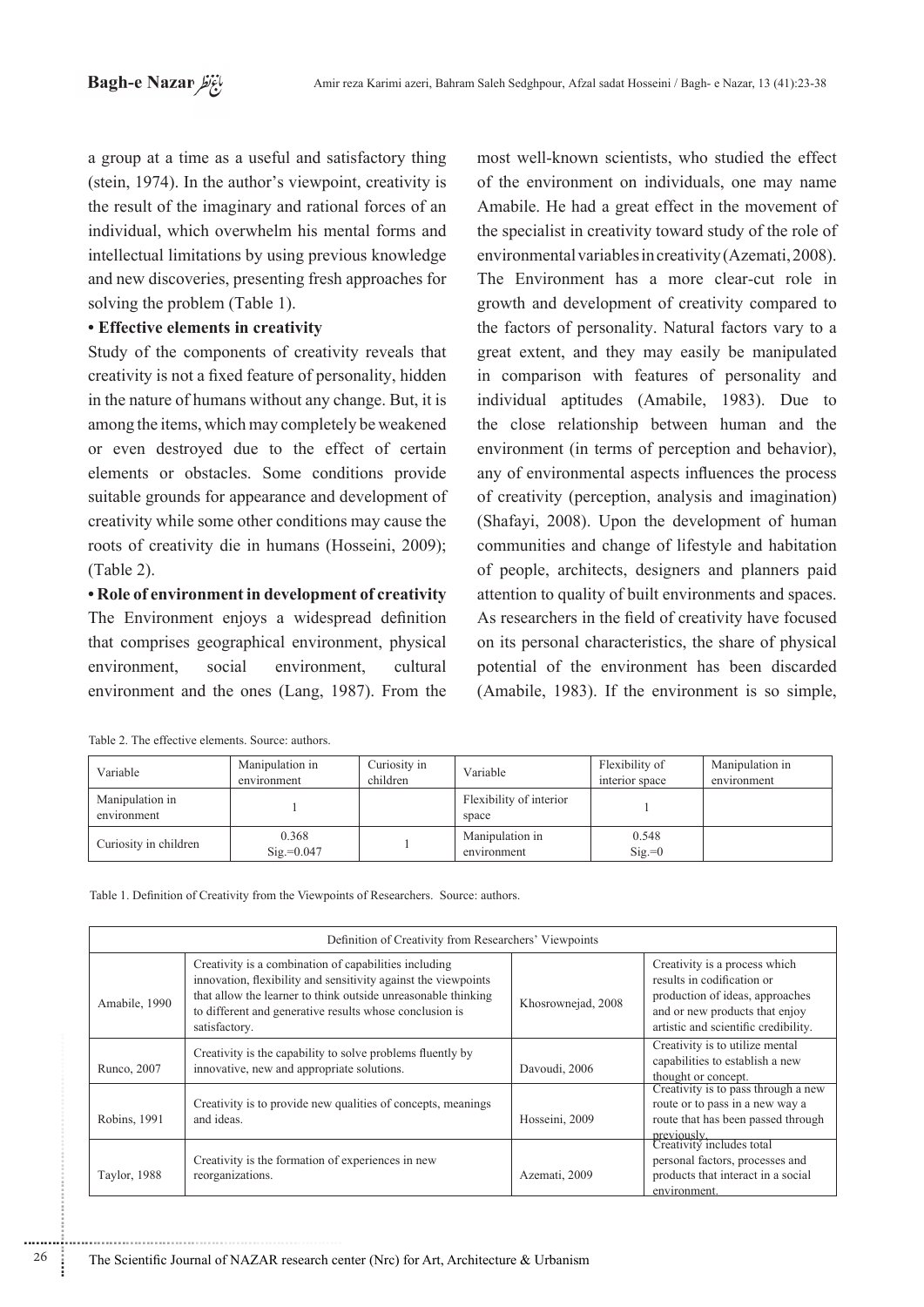the perceptual system of children will not try to complete survival procedures. However, in various world where it is not possible to find the nature of events through usual observation, inevitably, the process must occur to predict ambiguous situations (Thorisson, 2004). Nowadays, architects and urban planners try utmost to establish a logical relationship between structure and nature. Further to putting forward such ideas as building harmony and respecting the nature, they consider sociability of physical and natural environment, considering the cultural, climate and belief conditions of users, including the nature in buildings because of which humans find spirits in the house. Moreover, they study the effective elements in human interaction and natural environment in a physical environment (Daneshgar, Bahraini and Einyfar, 2011). Children like environment in nature and are born with a love toward nature. This love may clearly be found in their sense of curiosity when they face nature and through their brave involvement (Farah Pour, 2009). Concerning the fact that more suitable ground for supervision in a residential space and house is available without interference of parents and that the parents feel more safety through supervision, on the one hand, and on the other, they develop both elements of free and inquisitive activity and safety for promoting the potential of creativity through establishment of suitable grounds for activity, curiosity and intensifying environmental complexity and using the elements of natural environment and making the environment to accept supervision and concerning interior safety of a residential space of which provision is much possible compared to exterior spaces.

## **Methodology Research**

This research is associated with the three elements of architecture (the concept of residential spaces), children (the concept of growth psychology) and creativity. The method chosen for this research is a combination of qualitative and quantitative one  $(Table 3)$ .

| Table 3. Research Areas. Source: authors. |  |
|-------------------------------------------|--|
|-------------------------------------------|--|

| Research Areas                 |                   |          |  |  |  |
|--------------------------------|-------------------|----------|--|--|--|
| Human Sciences<br>Architecture |                   |          |  |  |  |
| Psychology                     | Residential Space |          |  |  |  |
| Children (psychology)          | Functional        | Physical |  |  |  |
| Findings                       |                   |          |  |  |  |

Then, using survey research, which is based on qualitative method, and after choosing the sample subject of study and collecting the data through interview and questionnaire, the most important variables affecting this research are studied using factor analysis method. Afterward, based on the relation among the said variables, the preciseness of the research hypotheses are studied using correlation method of variables. Data collection of this research is based on Delphi Technique (benefiting from the specialists' viewpoint). In this research, the attitude of the specialists in the two fields of psychology and architectures were assessed with respect to any of the hypotheses. The researchers of environmental psychology usually use "Assimilation Technology" only when they want to study the behavior under specific environmental conditions, and the intended conditions have not been developed yet. It is difficult or impossible to experience the intended environmental conditions directly (Sarmad, 2010). Under such circumstances and in order to evaluate the research findings for children, a visual questionnaire may be used (Maccoy, M. and Evans, 2002). Thus, the results obtained through attitude assessment from specialists are changed to intelligible images, and the children of 3-7 years old were polled with respect to the said results accordingly. Upon data analysis and review of research findings, the effective design principles in the promotion of children's creativity in residential spaces were extracted. Staging this research is given as follows:

Stage 1: The research literature was studied, and a theoretical framework has been completed and structuralized interview through psychologists of hypotheses were corrected by the help of semichildren's creativity.

Stage 2: Attitude assessment of psychologists (area:

.......... ....... ........ ........... ...... ....... ........ .......... ...........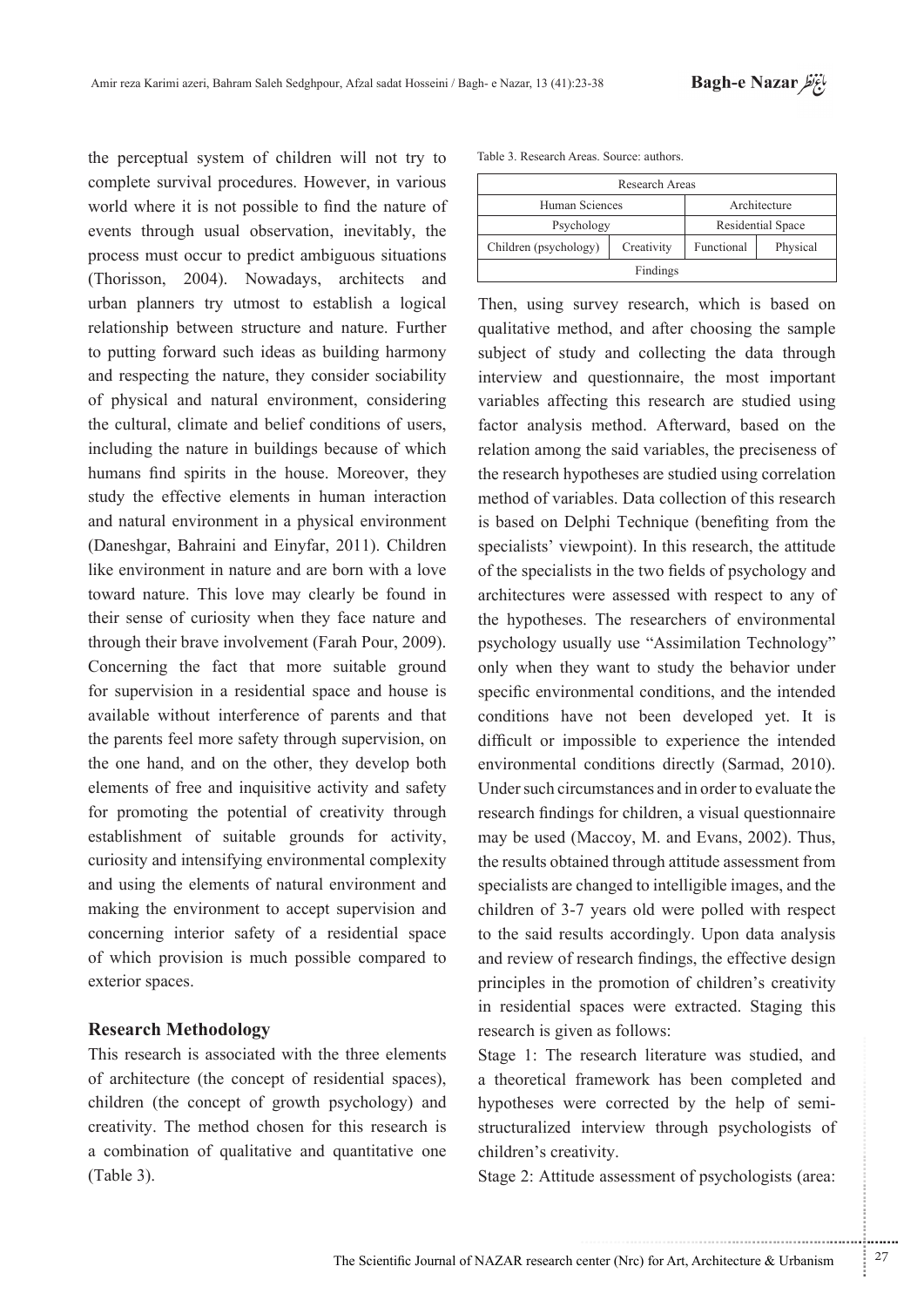children's creativity) using close response method for confirmation of a theoretical framework and the findings of the previous stage.

Stage 3: Attitude assessment of specialists in architecture (area: housing) at the two preliminary and complementary stages stated below for achievement of architectural principles.

Stage 4: Attitude assessment of children at the age group of 3-7 for implicit confirmation of findings Stage 5: Analysis, conclusion and explanation of

design principles and corresponding criteria.

## *Compiling a theoretical framework*

According to the research literature and the effect of

the architectural body on creativity, it is necessary to find proper design principles for residential spaces especially for their interior space where children spend most of their time. Through study of the background of the respective researches conducted in this regard, fifty variables and elements have been extracted as indicated in the table 4:

• Classification of Effective Factors in Creativity (Based on a Semi-structuralized Interview)

At this stage, a poll was made from 5 psychologists  $i$  (of the university faculty) who were specialists in children's creativity through a semi-structuralized interview and an open questionnaire. The effective variables in creativity were examined with them,

Effective Factors In Creativity Effective Factors In Creativity (Creativity Variables) Major References (2004) 1 Curiosity 26 Motivation for playing for and Craft, 2012 (Shibata and Suzuki, 2004) Daneshgar, Bahrein and <br>Einifar, 2011) (Taylor, 1988) 2 Intellectual playing  $27$  Democracy and respect (1974) 3 Mobility 28 Stress reduction (Shaki, 2009) (Austin, 1974) 4 Participation 29 Challenge (Torrance, 1981) (Vernon, 1989) Resources (access to suitable and 30 Imagination 5 urces (access to suitable and<br>appropriate resources) (Rogers, 1954) (Sternberg, 2001)  $\begin{array}{|c|c|c|c|c|c|c|c|c|} \hline 6 & & 31 & \text{Cooperation (relation with peers freely) } & \text{(Amabile, 1983, 1989 and 1998)} \hline \end{array}$ (2006) 7 (Davoudi, 2006) (Davoudi, 2006) (Davoudi, 2006) (Davoudi, 2006) Stimulation of feelings in the natural environment (environment) 8 | Control | 33 (Kamelnia, et al., 2009) (Seif, 2004)  $\begin{array}{|c|c|c|c|c|c|} \hline \end{array}$  and 2011 and 2011 and 2011 Mental relaxation of the child (Krippner, 1999) (Hosseini, 2009 and 2011) 10 Interest in risk 35 Cheerfulness (Robins, 1991) (Torrance, 1981) (2009) 11 No limitation 36 Diversity (Kaplan and Kaplan, 1989 (Shafayi, 2009) **Exploration** in 12 (1998) 37 Child's gender (boy or girl) (Mccoy and Evans, 2002) (Bohem, 1998) environment 13 Reward and motivation 38 Cultural classes Cultural classes (MacKinnon, 1962) (Cheng and vang, 2001) Number of children in the family<br>(home) 14 Freedom 39 (Barron, 1989) (Rapoport, 2009) 15 Flexibility 40 Extent of the house (Guilford, 1968) (Falahat, 2010) 16 Extent of practice 41 Visual thinking (Ulrick, 1993) (Nasabi, 2012) (1971 ,Dobus) (2008 ,Azemati (Coherence 42 Talent 17 (2007) (2004) (2004) (2004) (2004) (2004) (Kristensen, 2004) 19 Evaluation 44 Diverse performance inside the house the instant of the instant of the installation 19 February 19 Getting used to the 20 45 Environment complicatedness condition 21 Risking 46 Environment manipulation 2 22 Experience 47 Furniture flexibility and the set of the set of the set of the set of the set of the set of the set of the set of the set of the set of the set of the set of the set of the set of the set of the set of the 23 Pressure 48 Creating attractive visual effects - - environment the of elements Natural 49 Habit 24 - - surfaces of texture and Color 50 Innovation 25

Table 4. Effective factors in creativity. Source: authors.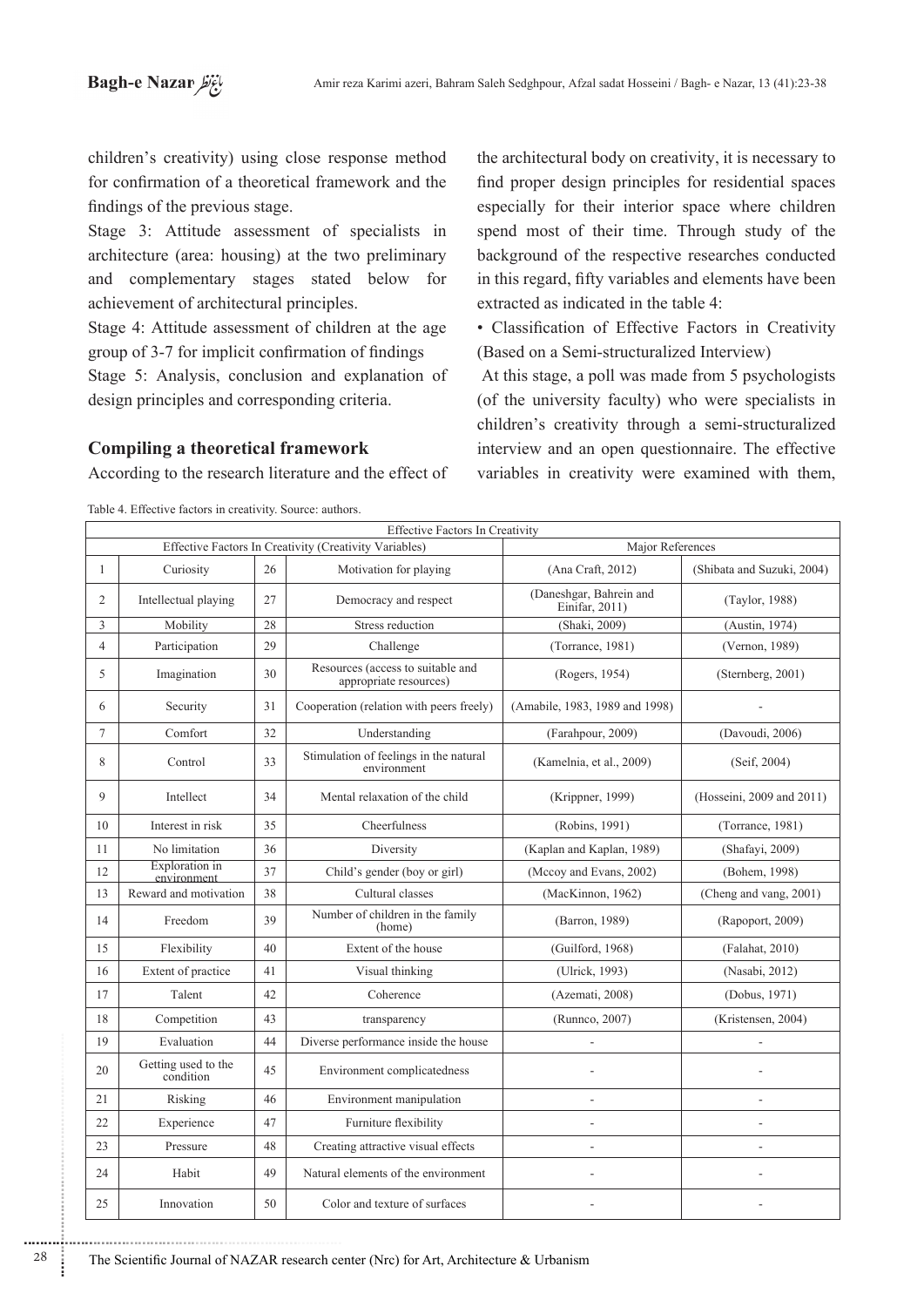and their viewpoints about the subject and different dimensions of it were received and classified. Finally, the variables were classified by reviewing and confirmation of findings of the research literature.

Final Factors) based on the Review of Subject Literature and a Semi-structuralized Interview (at this stage were selected by summing their viewpoints  $(Table 5, 6).$ 

Opinion Poll from Psychologists (Closed Questionnaire – Response)

At this stage, an opinion poll was made from another group of psychologists specialized in the field of creativity by using closed questionnaire response and Likert Scale in order to ensure the preliminary findings (theoretical framework) about creativity and individual and environmental variables and factors affecting creativity as well as the effect and mechanism of this effect. In this approach, about 300 psychology professors from domestic and foreign authentic universities (150 from Iranian universities and 150 from the universities abroad) were elected and were asked about the specialty field

| Structural environment variables    | Individual variables                                            |
|-------------------------------------|-----------------------------------------------------------------|
| Natural elements of environment     | Increase of activity and<br>playing (motivation for<br>playing) |
| Safety and security                 | Mental relaxation of<br>a child                                 |
| Environment complicatedness         | Increased innovation                                            |
| Flexibility of interior environment | Curiosity                                                       |
| Creating attractive visual effects  | Imagination                                                     |

of the research. Finally, 150 of the specialists who had declared that their research field was children's creativity were elected, and the questionnaire was sent for them. After collecting 108 questionnaires and analyzing the provided information and data, the extracted variables were ranked in the research literature section, and the correlation of provided variables was reviewed in the theoretical framework table. Cronbach's alpha was used to evaluate the reliability of the questionnaire. Alpha coefficient was obtained at a value of  $0.788$  which indicates high reliability of the results.

## **• Friedman's Test**

In this section, we rank the effective factors in children's creativity by using Friedman's test. This test is used for prioritizing and ranking the variables based on the highest effect on the dependent variable  $\alpha$  (children's creativity). The outputs related to Friedman's test are as follows (Table 7,8).

Considering the amounts of statistic of Chi-square and sig., it can be concluded that the individuals' views on the effect of each factor on children's creativity are different. The order of importance of questions from the views of sample people is shown in Table 4. On this basis, five variables including innovation, exploration in the environment, child's mental relaxation and imagination have the highest scores. Five variables including getting used to the existing condition, competition, pressure, number of children in the family and child's gender have the lowest scores.

Table 6. Communication of selected factors, (Interviewing with psychologists and creativity specialists), (theoretical framework). Source: authors.

| Architecture   |                            |                                | Psychology                                   | Final goal                |
|----------------|----------------------------|--------------------------------|----------------------------------------------|---------------------------|
|                |                            |                                |                                              |                           |
|                | Independent variable       | Interfering factors            | Effective intermediary variables             | Dependent variable        |
|                | Natural elements of        | Stimulation of feelings in the | Increase of activity and playing (motivation |                           |
|                | environment                | natural environment            | for playing)                                 |                           |
|                | Security                   | Stress reduction               | Mental relaxation of the child               |                           |
|                | Environment                | Challenge                      | Increase of innovation                       |                           |
|                | complicatedness            |                                |                                              | Promoting the potential   |
| $\overline{4}$ | Flexibility of the inside  | Environment manipulation       | Curiosity                                    | for children's creativity |
|                | environment                |                                |                                              |                           |
|                | Creating attractive visual |                                |                                              |                           |
|                | effects                    | Visual thinking                | Imagination                                  |                           |

...........................................................

.......... ....... ........ ........... ...... ....... ........ .......... ...........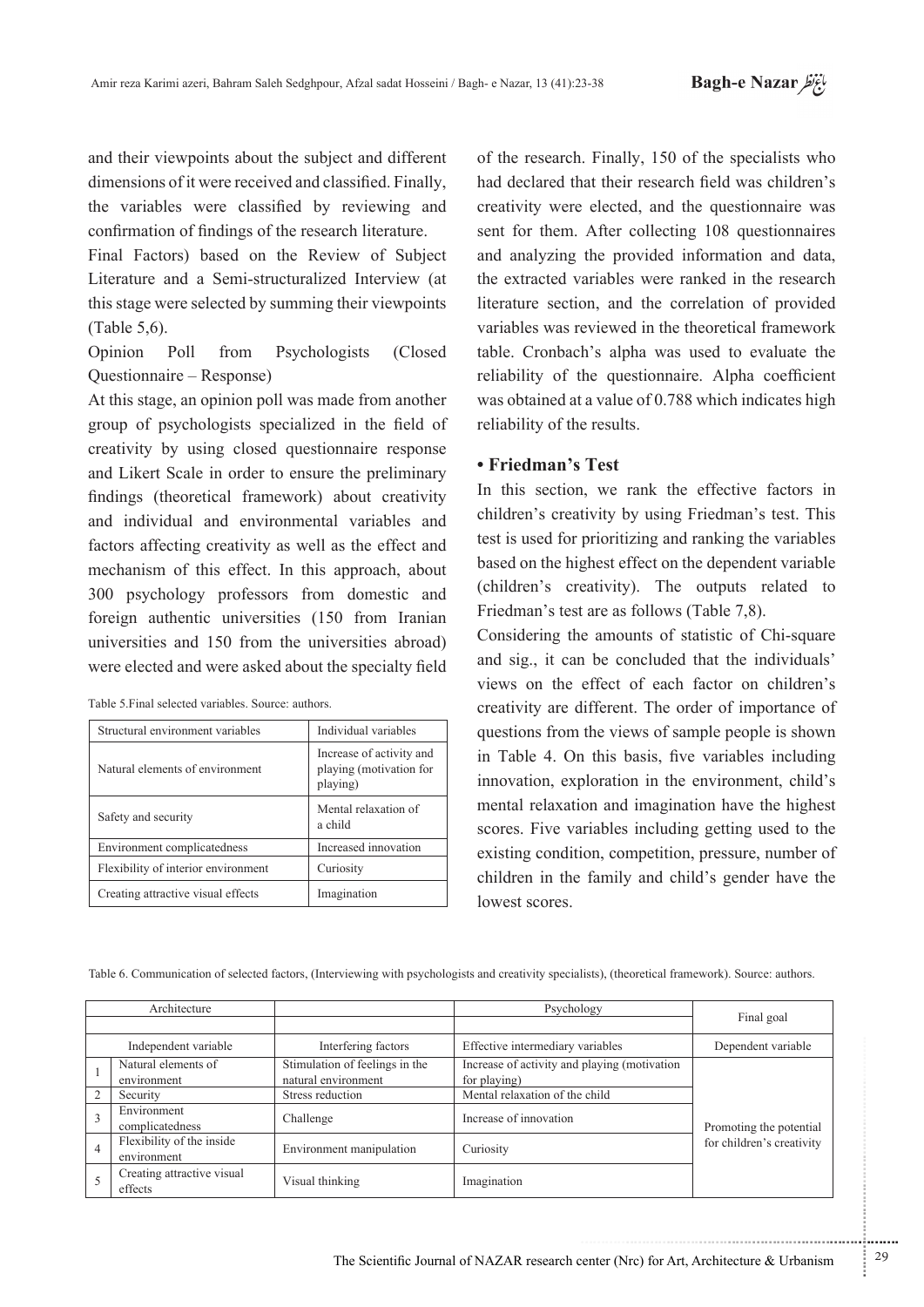

| Rank           | Effective factors in children's creativity         | Mean<br>ranks | Rank | Effective factors in children's creativity                  | Mean<br>ranks |
|----------------|----------------------------------------------------|---------------|------|-------------------------------------------------------------|---------------|
| 1              | Motivation for playing                             | 41.74         | 26   | Experience                                                  | 26.39         |
| $\overline{2}$ | Innovation                                         | 40.89         | 27   | Environment complicatedness                                 | 26.37         |
| 3              | Exploration in the environment                     | 39.91         | 28   | Mobility                                                    | 26.23         |
| $\overline{4}$ | Mental relaxation of the child                     | 37.60         | 29   | Understanding                                               | 26.23         |
| 5              | Imagination                                        | 37.46         | 30   | Participation                                               | 25.83         |
| 6              | Curiosity                                          | 37.39         | 31   | Interest in risk                                            | 25.60         |
| $\overline{7}$ | Environment manipulation                           | 36.56         | 32   | Coherence                                                   | 24.91         |
| 8              | Challenge                                          | 35.67         | 33   | Cooperation (relation with peers freely)                    | 24.57         |
| 9              | Creating attractive visual effects                 | 35.13         | 34   | Furniture flexibility                                       | 22.30         |
| 10             | Flexibility                                        | 34.73         | 35   | Talent                                                      | 21.03         |
| 11             | Cheerfulness                                       | 34.30         | 36   | No limitation                                               | 19.61         |
| 12             | Natural elements of environment                    | 33.92         | 37   | Intellect                                                   | 19.5          |
| 13             | Motivation of feelings in a natural<br>environment | 33.72         | 38   | Control                                                     | 18.71         |
| 14             | Visual thinking                                    | 31.76         | 39   | Resources (access to suitable and appropriate<br>resources) | 18.37         |
| 15             | Intellectual playing                               | 31.0          | 40   | Comfort                                                     | 14.43         |
| 16             | Performance diversity at home                      | 30.43         | 41   | Reward and encouragement                                    | 12.79         |
| 17             | Freedom                                            | 29.56         | 42   | Evaluation                                                  | 12.64         |
| 18             | Reduction of stress                                | 29.40         | 43   | Habit                                                       | 12.25         |
| 19             | Color and texture of surfaces                      | 28.84         | 44   | Home extent                                                 | 12.24         |
| 20             | Diversity                                          | 28.11         | 45   | Cultural classes                                            | 12.01         |
| 21             | Transparency                                       | 28.02         | 46   | Getting used to the condition                               | 11.71         |
| 22             | Extent of practice                                 | 27.86         | 47   | Competition                                                 | 11.68         |
| 23             | Democracy and respect                              | 27.66         | 48   | Pressure                                                    | 9.83          |
| 24             | Risking                                            | 26.70         | 49   | No. of children in the family (home)                        | 9.27          |
| 25             | security                                           | 26.47         | 50   | Child's gender (boy or girl)                                | 5.70          |

Table 7. Ranking the effective factors in children's creativity (questions of the questionnaire) by Friedman's test. Source: authors.

Table 8. Output of the statistic related to Friedman's test. Source: authors.

| Number               | 103      |
|----------------------|----------|
| Chi-square statistic | 2388,753 |
| Freedom degree       | 10       |
| sig.                 | 0.0      |

# • Correlation and Multivariable Linear **Regression Tests**

### - Hypothesis 1st test

1. It seems that there is a significant relation between natural elements of the environment in the residential space and stimulation of feelings in the natural environment (Table 9).

Table 9. Correlation between natural elements of environment and motivation of feelings in a natural environment and correlation between stimulation of feelings in a natural environment and increase of activity. Source: authors.

Considering the results obtained from the correlation table, it can be said that the variable "natural elements of the environment" has a significant and direct (positive) relation with the variable "stimulation of feelings in the natural environment"; i.e. as natural elements of the environment in the residential space increase, stimulation of feelings in the natural environment increases with a positive proportion.  $(R=0.401, p-value=0.011)$ . Therefore, the first subhypothesis is confirmed.

2. It seems that there is a significant relation between stimulation of feelings in the natural environment and increase of motivation for playing in the children. Considering the results obtained from the correlation table, it can be said that the variable "stimulation of feelings in the natural environment"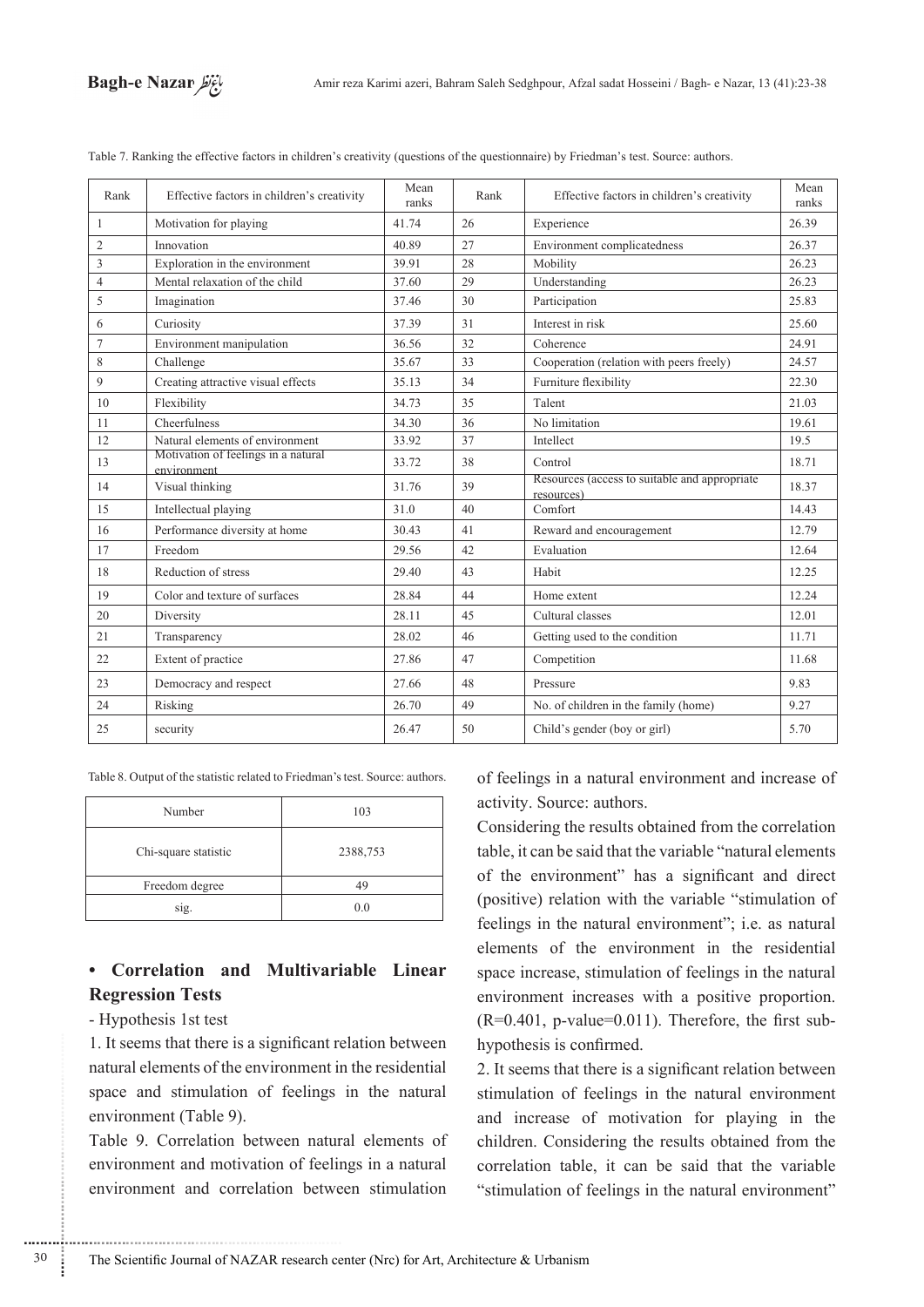has a significant and direct (positive) relation with the variable "increase of activity and playing in the children"; i.e. as stimulation of feelings in the natural environment increases, activity and playing in the children increases with a low proportion.  $((R)=0.378)$ ,  $p$ -value=0.039). As a result, natural elements in the environment along with stimulation of feelings in the natural environment by increase of motivation for playing are effective in promoting the potential of children's creativity.

- Hypothesis 2th test

1. It seems that there is a significant relation between children's security and reduction of stress in them  $(Table 10)$ .

According to the results obtained from the correlation table, it can be said that children's security has a significant and direct (positive) relation with reduction of stress in them. It means that by the increase of children's security, stress increases in them with an average proportion.  $(R=0.421, p-value=0.015)$  and, therefore, the hypothesis is confirmed.

2. It seems that there is a significant relation between reduction of stress in children and their mental relations. According to the results obtained from the correlation table, it can be said that there is a significant and direct (positive) relation between reduction of stress in children and their mental relaxation.  $(R=0.372, p-value=0.042)$ , therefore, the hypothesis is confirmed. As a result, security and reduction of stress and consequently, mental relaxation of children affect the potential of children's .creativity

- Hypothesis 3th test

1. It seems that there is a significant relation between environment complications and communication challenge (Table 11).

According to the results obtained from the correlation coefficient, it can be said that environment complications have a significant and direct (positive) but weak relation with relation challenge. It means that as environmental complications increase. challenge increases with a low proportion.  $(R=0.245,$  $p$ -value=0.049), therefore, this hypothesis is .confirmed

2. It seems that there is a significant relation between challenge and increase of innovation. According

Table 10. Correlation between security and reduction of stress in children and correlation between reduction of stress in children and their mental relaxation. Source: authors

| Variable                                                                        |                                        | Reduction of stress in<br>children | Mental relaxation in<br>children | Variable                   |                            | Children's<br>security | Reduction<br>of stress in<br>children |
|---------------------------------------------------------------------------------|----------------------------------------|------------------------------------|----------------------------------|----------------------------|----------------------------|------------------------|---------------------------------------|
| Reduction<br>Spearman<br>correlation<br>of stress in<br>coefficient<br>children |                                        |                                    | $0.372*$                         | Children's                 | Spearman                   |                        | $0.421*$                              |
|                                                                                 | $Sig=0.042$                            |                                    | security                         | correlation<br>coefficient | $Sig=0.015$                |                        |                                       |
| Mental<br>relaxation<br>in children                                             | Spearman<br>correlation<br>coefficient | $0.372*$                           |                                  | Reduction                  | Spearman                   | $0.421*$               |                                       |
|                                                                                 |                                        |                                    | $Sig=0.042$                      | of stress in<br>children   | correlation<br>coefficient | $Sig=0.015$            |                                       |

Table 11. Correlation between environment complications and challenge and the correlation between challenge and increase of innovation. Source: authors

| Variable                  |                            | Challenge | Increase of<br>innovation | Variable      |                            | Environment<br>complications | Challenge |
|---------------------------|----------------------------|-----------|---------------------------|---------------|----------------------------|------------------------------|-----------|
|                           | Spearman                   |           | $0.299*$                  | Environment   | Spearman                   |                              | $0.245*$  |
| Challenge                 | correlation<br>coefficient |           | $Sig=0.002$               | complications | correlation<br>coefficient | $Sig=0.049$                  |           |
|                           | Spearman                   | $0.299*$  |                           |               | Spearman                   | $0.245*$                     |           |
| Increase of<br>innovation | correlation<br>coefficient |           | $Sig=0.002$               | Challenge     | correlation<br>coefficient | $Sig=0.049$                  |           |

...........................................................

.......... ....... ........ ........... ...... ....... ........ .......... ...........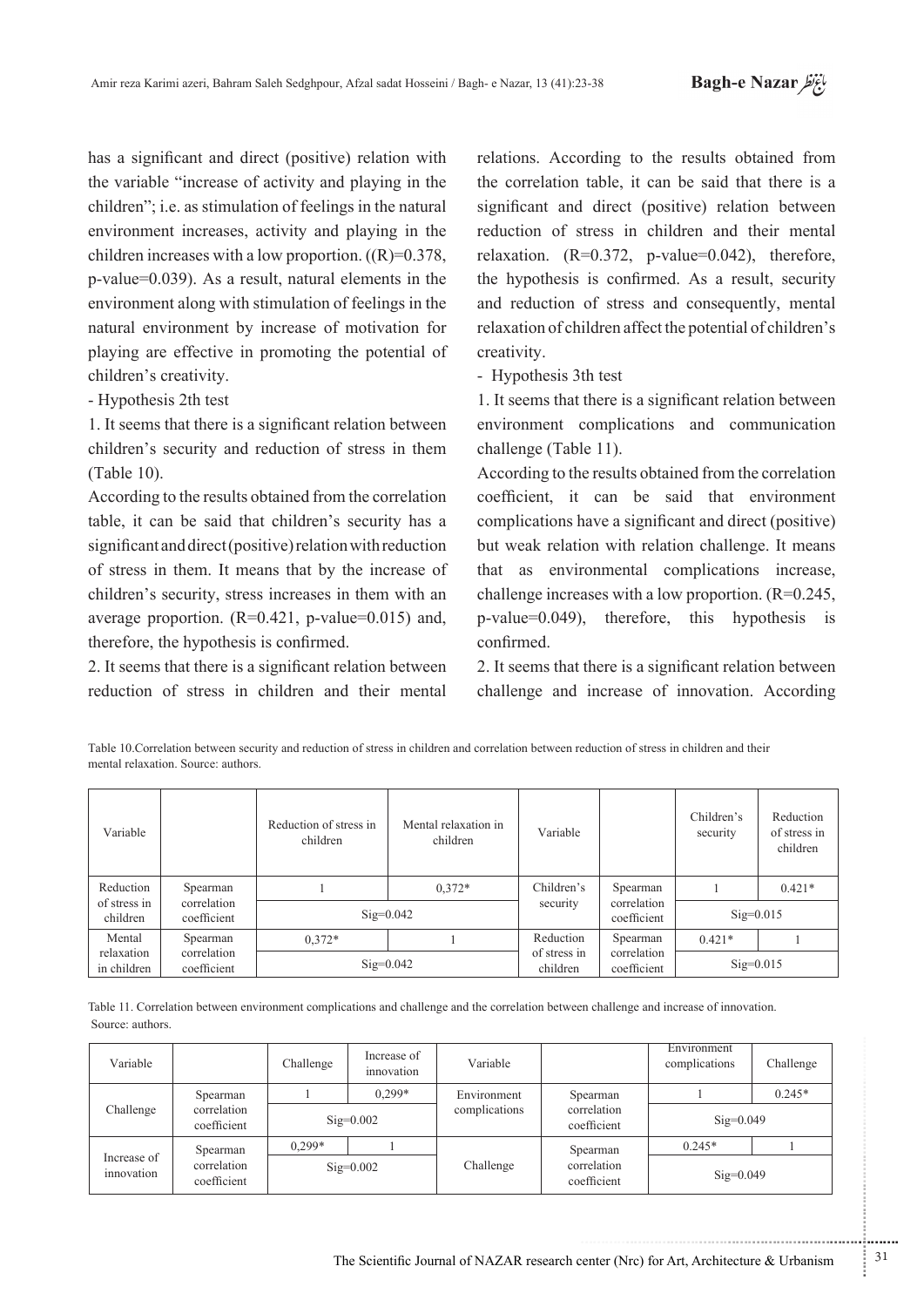to the results obtained from the correlation table, it can be said that challenge has a significant and direct (positive) but weak relation with the increase of innovation. It means that as challenge increases, innovation in the children increases with a low proportion.  $(R=0.299, p-value=0.002)$ . Therefore, this hypothesis is confirmed. As a result, environmental complications and challenge and consequently increase of innovation in the children affect promotion of children's creativity potential.

## - Hypothesis 4th test

............................................................

1. It seems that there is a significant relation between flexibility of interior space and capability of manipulation in the environment (Table 12).

Considering the results obtained from the correlation table above, it can be said that there is a significant and direct (positive) relation between flexibility of interior space and manipulation in environment: however, there is no significant relation between flexibility of interior space and exploration.

2. It seems that there is a significant relation between manipulation in the environment and children's curiosity. According to the results obtained from the correlation table, it can be said that children's curiosity has a significant and direct (positive) relation with manipulation in the environment and exploration. It means that as manipulation in the environment and

exploration increase, children's curiosity increases as well. Therefore, the hypothesis is confirmed. As a result, flexibility of interior space and manipulation of the environment affect promotion of children's creativity potential by the increase of curiosity in .children

- Hypothesis 5th test

1. It seems that there is a significant relation between creating attractive visual effects and increase of visual thought (Table 13).

According to the results obtained from the correlation table, it can be said that there is no significant relation between creating attractive visual effects and visual thought.

2. It seems that there is no significant relation between visual thought and imagination. According to the results obtained from the correlation table, it can be said that there is no significant relation between visual thought and imagination. The hypothesis is; therefore, rejected. As a result, creating attractive visual effects affect promotion of children's creativity by increase of visual thought and positive effect on the child's imagination (no correlation factors). Considering the correlation and multivariable linear regression tests, mechanisms of the effect of variables and different stages of creativity that are presented in the table of the theoretical framework were examined, and

Table 12. Correlation between flexibility of interior space and capability of manipulation in environment and correlation between manipulation in environment and curiosity. Source: authors.

| Variable                       | Manipulation in<br>environment | Curiosity in<br>children | Variable                         | Flexibility of<br>interior space | Manipulation in<br>environment |
|--------------------------------|--------------------------------|--------------------------|----------------------------------|----------------------------------|--------------------------------|
| Manipulation in<br>environment |                                |                          | Flexibility of interior<br>space |                                  |                                |
| Curiosity in children          | 0.368<br>$Sig = 0.047$         |                          | Manipulation in<br>environment   | 0.548<br>$\text{Sig}=0$          |                                |

Table 13. Correlation between creating attractive visual effects and visual thought and the correlation between visual thought and imagination. Source: .authors

| Variable       | Visual thought         | Imagination | Variable                              | Creating attractive visual<br>effects | Visual thought |
|----------------|------------------------|-------------|---------------------------------------|---------------------------------------|----------------|
| Visual thought |                        |             | Creating attractive visual<br>effects |                                       |                |
| Imagination    | 0.095<br>$sig = 0.305$ |             | Visual thought                        | 0.086<br>$sig=0.342$                  |                |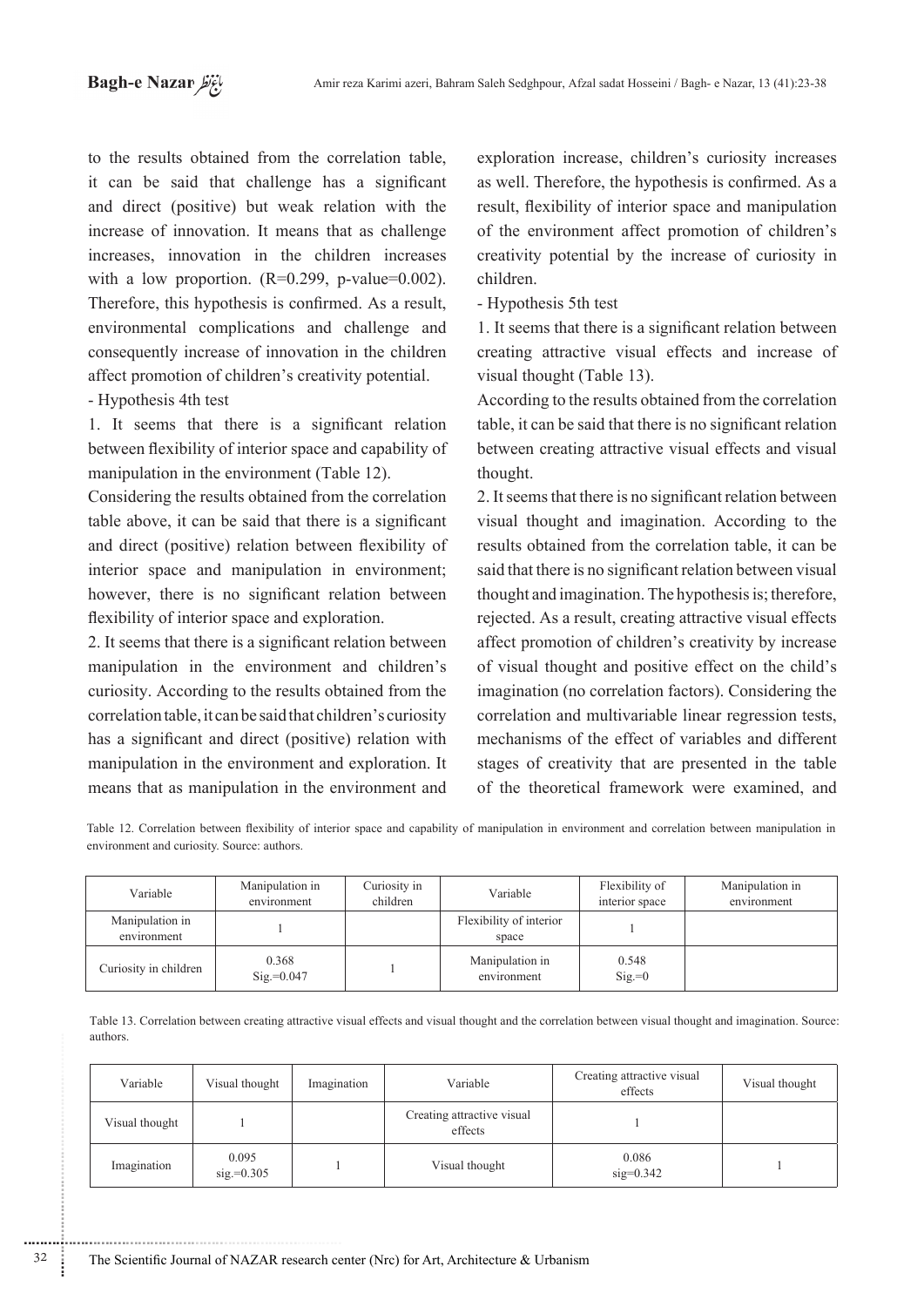the correlations of all stages were confirmed except section 5. For the next stage: therefore, hypothesis No. 5 was set aside, and the research was followed up with the four other variables.

Attitude Assessment of architectural specialists by using an Open-Ended questionnaire

Following the previous stages, the attitude assessment of architectural specialists was conducted using an open-close response questionnaire. In this questionnaire, a brief explanation was given with respect to the obtained variables and the mechanisms of the effect of variables (according to Table 3) as confirmed in the previous stage. Furthermore, the architectural specialists were requested to present manner of the architectural execution and approach and the respective techniques in an architectural system to realize the above-mentioned goal. This assessment has been conducted through 50 specialists in residential architecture, which mainly include the students of postgraduate studies and university professors as well researchers by propounding several questions and collecting their comments on the subject of research in the field of architecture. The questions put forth in this section are given as :follows

How are natural elements of the environment (water, plants and the ones) used in residential spaces with respect to children as a factor to promote play (children's motivation) leading to promotion of children's creativity by stimulating their sensations in a natural environment?

How can children's safety be materialized in residential spaces concerning children (interior residential space and an open environment) as a factor for mental tranquility of children, which is an element for the promotion of children's creativity by decreasing stress.

How can environmental complexity be created in residential spaces concerning children (interior residential space and an open environment) to develop a challenge as a factor for the promotion of children's initiative and also an element for the promotion of children's creativity?

How can interior space flexibility be created in residential spaces concerning children to create a sense of manipulation in an environment by children as a factor for promotion of children's inquisitiveness and also an element for promotion of children's creativity (Table 14).

Finally, after collection of responses for analysis and conclusion of the approaches presented, first, a matrix of the submitted questions and provided responses was developed. Then, the responses presented by any of specialists were given on each row corresponding to each question. The first row of each question of testable and the response to these questions were identified. In the end, through final analysis, the conclusion of replies was made and arranged in clear strains indicating the intention of the replies. A specific mark was put in the corresponding column of each indicating the agreement of each specialist. Finally, using descriptive statistics, the strains were arranged in consideration of the percentage of agreement of the specialists in such a manner as about 10-15 architectural approaches were presented for any of questions. In the end, five main approaches were chosen to continue the process and assessment with another group of architectural specialists by using a close-ended questionnaire. The sample tables used for each hypothesis are given as above.

Attitude assessment of another group of architectural specialists using a close-ended questionnaire

At this stage of research and by using an open-close response questionnaire, we assess five architectural suggestions and findings of the previous stage with the highest degree of agreement among architectural specialists in term of priority as compared to the criterion of some other architectural specialists. In the case of confirmation of final results, the corresponding principles shall be extracted. For the statistical population of this part, the researches of well-informed architectural specialists regarding the subject and the researchers of architecture who conducted researches in the field of environmental psychology as an upstream area and especially the concept of creativity was used. The sample selected

.......... ....... ........ ........... ...... ....... ........ .......... ...........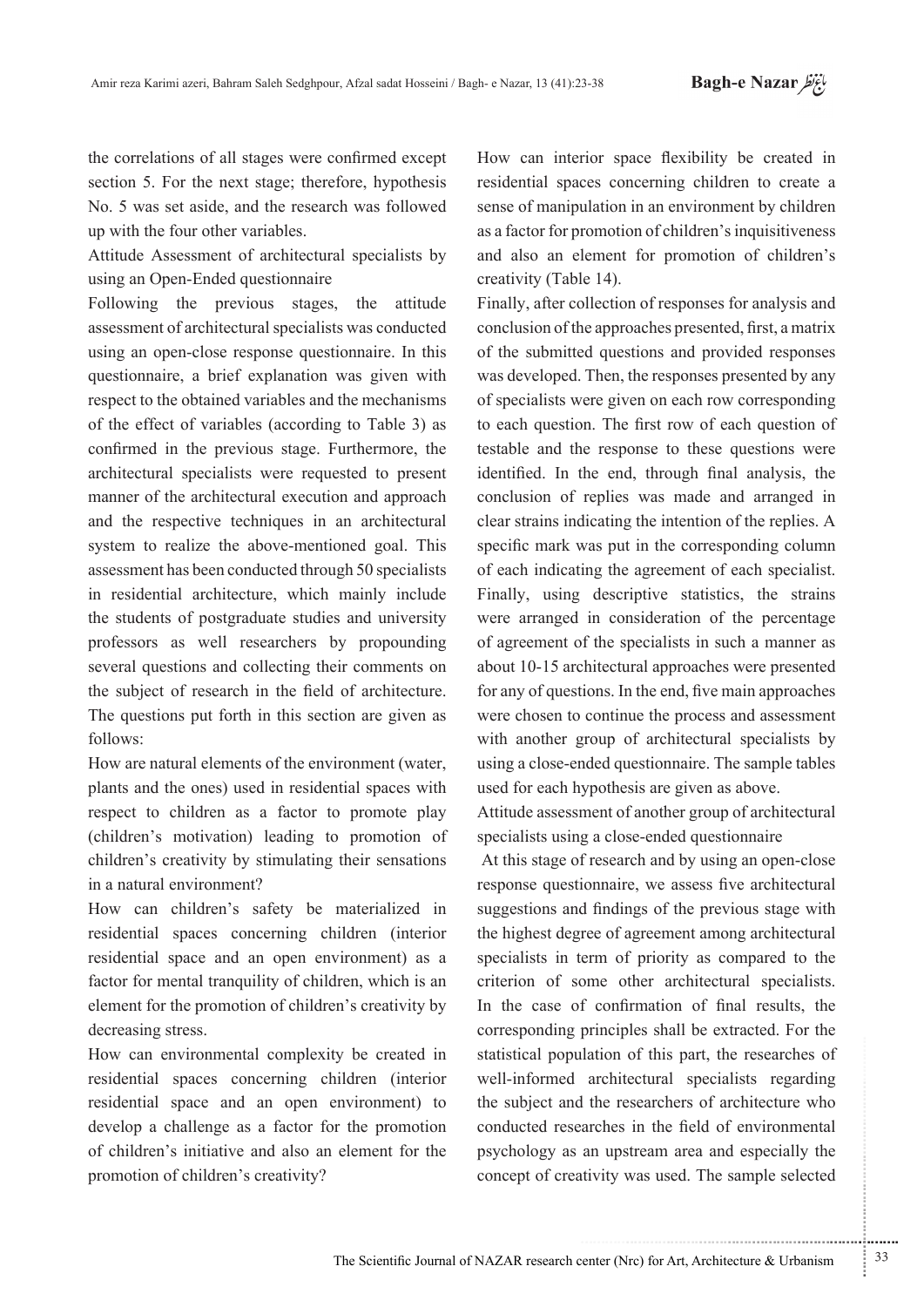

| Analysis of the results of the preliminary questionnaire for Architectural Experts |                |                                                                                                                                                           |              |                  |                              |  |
|------------------------------------------------------------------------------------|----------------|-----------------------------------------------------------------------------------------------------------------------------------------------------------|--------------|------------------|------------------------------|--|
|                                                                                    |                | Architectural Experts                                                                                                                                     | Total        | Total agreements | Percent                      |  |
|                                                                                    |                | Procedures                                                                                                                                                | participants | with the options | agreement with<br>the option |  |
|                                                                                    | 1              | Using and farming rare plant species and allocating a<br>part of interior space for farming plants (establishment<br>of a greenhouse inside)              | 50           | 35               | 70%                          |  |
|                                                                                    | $\overline{2}$ | Creating small gardens in the balcony or on the roof<br>(green balcony)                                                                                   | 50           | 24               | 48%                          |  |
| Question No. 1                                                                     | 3              | Creating a waterscape in the balcony or open space for<br>a child to play                                                                                 | 50           | 20               | 40%                          |  |
| (Natural elements)                                                                 | $\overline{4}$ | Use of an aquarium inside the house                                                                                                                       | 50           | 11               | 22%                          |  |
|                                                                                    | 5              | Building different netted windows for playing with light<br>and creating a window in the roof to see and watch the<br>sky                                 | 50           | $\tau$           | 14%                          |  |
|                                                                                    | 1              | Design of safe decorations with no sharp edges<br>hindering child's fall from above (bevelled edges)                                                      | 50           | 19               | $38\%$                       |  |
|                                                                                    | 2              | Flooring and materials of the house should be made<br>from wood which is one of the natural materials<br>(materials should not be breakable, like glass)  | 50           | 15               | 30%                          |  |
|                                                                                    | 3              | Use fences designed proportionally to the child's spirit<br>in open spaces towards the street so that the child does<br>not have a sense of limitation    | 50           | 14               | 28%                          |  |
| Question No. 2<br>(Mental relaxation and<br>security)                              | $\overline{4}$ | One of the most important factors in providing mental<br>security for children is to use sufficient natural and<br>artificial light                       | 50           | 13               | 26%                          |  |
|                                                                                    | 5              | Use of light colours in designing preferred by children                                                                                                   | 50           | 13               | 26%                          |  |
|                                                                                    | 1              | By providing a complicated arrangement in his/her<br>room and making him/her to arrange the room based on<br>the previous plan                            | 50           | 20               | 40%                          |  |
|                                                                                    | $\overline{2}$ | Design of floor height and surface difference<br>(mezzanine, ramp, etc.)                                                                                  | 50           | 12               | 24%                          |  |
| Question No. 3<br>(Environment)<br>complicatedness)                                | 3              | Playing with different lights and shadows through use<br>of colourful glasses and roof windows                                                            | 50           | 11               | 22%                          |  |
|                                                                                    | $\overline{4}$ | There should be light walls between the spaces so that<br>the child can move them and finds the capability of the<br>environment changing and enjoys that | 50           | 11               | 22%                          |  |
|                                                                                    | 5              | Establishment of spiral routes and surfaces so<br>that the child passes through them and feels their<br>complicatedness                                   | 50           | 11               | 22%                          |  |
|                                                                                    | 1              | By using furniture and changeable elements                                                                                                                | 50           | 26               | 52%                          |  |
|                                                                                    | $\overline{2}$ | To make the spaces flexible, one can divide the space<br>into necessary performances in different times and by<br>using moveable elements                 | 50           | 15               | 30%                          |  |
|                                                                                    | 3              | By using material, lighting and special colours suitable<br>for the intended environment                                                                  | 50           | 11               | 22%                          |  |
| Question No. 4<br>(Flexibility)                                                    | $\overline{4}$ | The wall of a part of the room can be considered for<br>activities such as painting                                                                       | 50           | 10               | 20%                          |  |
|                                                                                    | 5              | By using natural elements, e.g., by combining open and<br>closed spaces                                                                                   | 50           | 6                | 12%                          |  |

Table 14. Architectural procedures proposed by architectural specialists in relation to the first question. Source: authors.

for this part of the statistical population should have postgraduate degrees in the field of architecture (from among the architectural specialists who have articles and researches published in this field in scientific journals or hold the postgraduate degree in architecture). Then, for control of sufficiency of the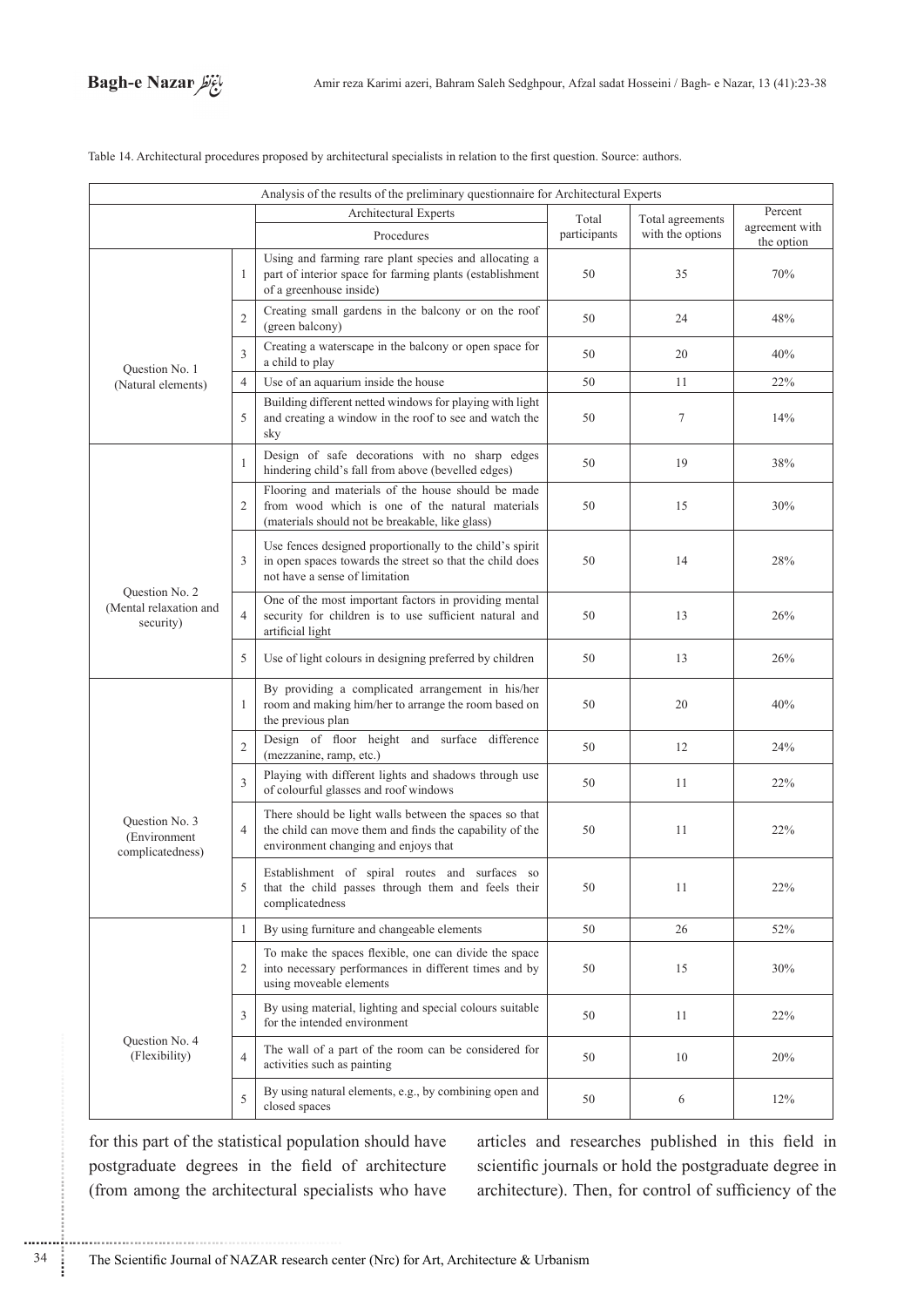sample, the following two methods are used:

A. First, assessment of sample sufficiency using SPSS 18 B. Control using Morgan Sample Table

The questionnaire was sent to specialists, and about 120 replied questionnaires were received in return. Then, after collection of the questionnaires and analysis of information and data presented, the corresponding approaches were studied, and final rating was finalized and the respective principles were extracted accordingly.

Upon confirmation of the main research hypothesis, the conclusion of prioritized result of the sub-<br>hypotheses is given as follows:

• In a residential space associated with children (an interior residential space and open environment), safety upon decrease of stress among children influences the mental tranquility of children- as an element for the promotion of children's creativity.

• In a residential space associated with children (an interior space), use of natural elements of the environment (water, plants and light) has an effect on promotion of children's motivation to play  $-$  as an element for promoting the children's creativity by stimulating the sensations in a natural environment.

• In a residential space related to children, flexibility influences the promotion of children's inquisitiveness by creating a sense of manipulating the interior space.  $-$  as an element for promoting children's creativity-• In a residential space associated with children, environmental complexity has an effect on the promotion of children's initiative- as an element for the promotion of children's creativity- by creating a .challenge

## **Rating the approaches**

Using the following table (Kruskal-Wallis Analysis), one may find a rating of architectural questions and approaches. Rating the architectural approaches  $(u\sin g)$  the aforesaid tables and statistical test) indicated ten standard priorities listed hereunder:

Upon the development of a waterscape in the terrace or open space of the house where the children may play with water, it promotes the children's motivation for activity and play (design of a specific space for play with water).

Using an aquarium inside the house promotes the children's motivation for activity and play (presence) of water in different forms such as aquariums, small swimming pools, fountains and a small spring inside the house).

By using light colors liked by children in the design, mental tranquility of children is promoted.

By designing interchanging elements and short moving walls, children's curiosity is promoted (for example, one part of the wall of the room may be considered for such activities as painting or collage). Designing changeable and flexible furniture that enables children to create diffident layouts, children's inquisitiveness shall be promoted.

By natural materials, lightening or joyful, specific and proper colors considering the intended environment. the children's inquisitiveness shall be promoted.

By sufficient natural and artificial light, the element of the children's mental tranquility shall be promoted. Through establishment of green spaces and small gardens in terrace or on the top roof (green terrace or green roof), the children's motivation for activity and play shall be promoted (green space and closed spaces are overlapped).

Designing interchanging elements and using light walls among spaces and changeability (changeability of the environment by children) shall promote children's inquisitiveness.

Changing the materials and surface texture (floor and wall) and using proper, and various coloration shall promote the children's initiative.

Change of the achieved approaches to design techniques by images (pictorial questionnaire) and asking the children about the images, inference and explaining the design principles

Considering the conceptual characteristics of the children of 3-7 years old, a pictorial questionnaire was drawn up to study the extent of their inclination toward the results of the previous stages. For this purpose, the corresponding test was conducted by the photos of the residential spaces with potentials

.......... ....... ........ ........... ...... ....... ........ .......... ...........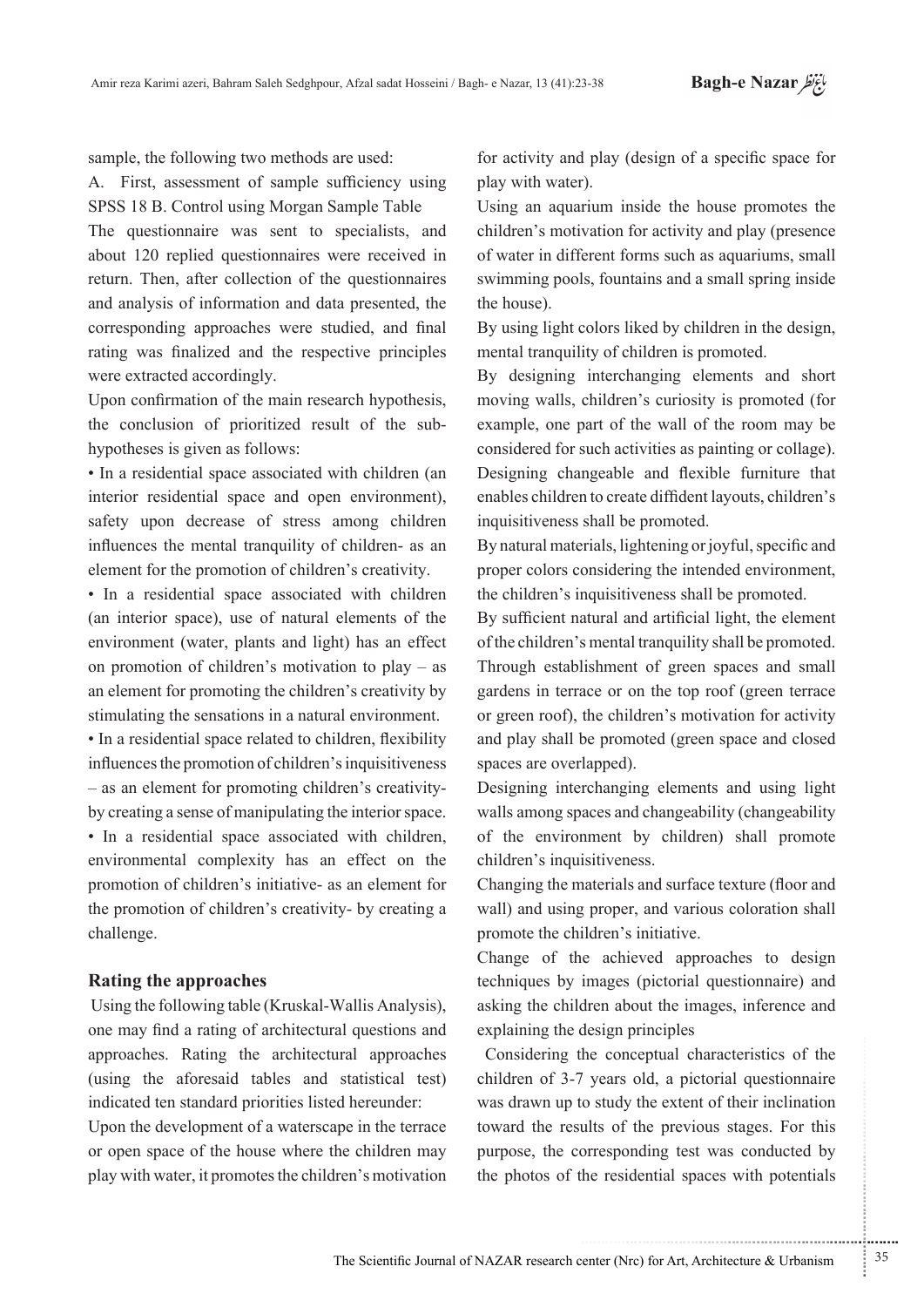extracting the creativity of children through the instructors, who were present in the nursery and narration and explanation of the said instructors regarding the said photos to children. They were also asked about their inclination for being present in any of conditions. At this stage, first, 300 photos of the residential spaces were reviewed. For each finding of the previous stage, about 30 photos were reviewed. Then, for any of the findings of the previous stage, ten photos of the residential spaces with the required potentials were chosen. Moreover, for prioritizing these photos, two independents surveyors with expertise in the field of environmental psychology were used. For each case, five prioritized photos were chosen to be used for evaluation of any of the items of the previous findings by children (The prioritized images as appendix were enclosed with research means for evaluation by children). Using random sampling, three nurseries where the children were present, were evaluated with respect to images, proportionate to children's perception by the help of instructors of the nursery and explanation given on the said photos considering the subject and goal of the research. Fifty-five participants (children) participated in the said test. First, the children's motivation for the presence in the said spaces was questioned.

Findings and Results of Children's Polling Test

According to the results obtained from Polling Test. the majority of children indicated their interest in existence and use of any of the architectural and physical instances at their homes and their inclination presence and played in the said spaces. The following table indicates the results of children's polling test  $(Table 15)$ .

It can be said that considering the findings of the present research in residential space and within its dimensional framework, design and establishment of spaces that provide games and help physical activities of children when they are at home will help increasing the potential of their creativity. In the structural space of home, game-making at home is possible by using design principles which can be taken from plants and design of natural views in the residential space as well as maximum use of natural light considering design criteria and use of water characteristics inside and outside the spaces of residential spaces. These principles promote physical activity of the child for playing by motivating the feelings that occur in the natural environment. All these principles and procedures can be applied to the walls and floors and even interior and exterior ceilings of residential spaces including children's book rooms and open areas of residential spaces.

|                | Hypotheses                                                 | Architectural procedures                                                                   | No. of<br>participants | No. of<br>agreements | Percentage of<br>agreement |
|----------------|------------------------------------------------------------|--------------------------------------------------------------------------------------------|------------------------|----------------------|----------------------------|
|                | Increase of child's motivation<br>for activity and playing | Design of waterscape inside and outside of<br>residential space                            | 55                     | 55                   | 100%                       |
| $\overline{2}$ | Increase of child's motivation<br>for activity and playing | Design of aquarium inside the residential space                                            | 55                     | 51                   | 93%                        |
| 3              | Child's mental relaxation                                  | Designing the below of residential spaces with<br>the colours mostly preferred by children | 55                     | 50                   | 91%                        |
| $\overline{4}$ | Child's curiosity, innovation                              | Design of a changeable and flexible furniture                                              | 55                     | 47                   | 86%                        |
| 5              | Child's curiosity, innovation                              | Design of interior bodies of residential spaces<br>using natural and variable materials    | 55                     | 45                   | 82%                        |
| 6              | Child's mental relaxation                                  | Design of residential spaces by diverse lighting<br>(natural and artificial lights)        | 55                     | 54                   | 98%                        |
| $\overline{7}$ | Increase of child's motivation<br>for activity and playing | Design of green space inside and outside the<br>residential space                          | 55                     | 55                   | 100%                       |

Table 15. Level of children's agreement with the obtained results. Source: authors.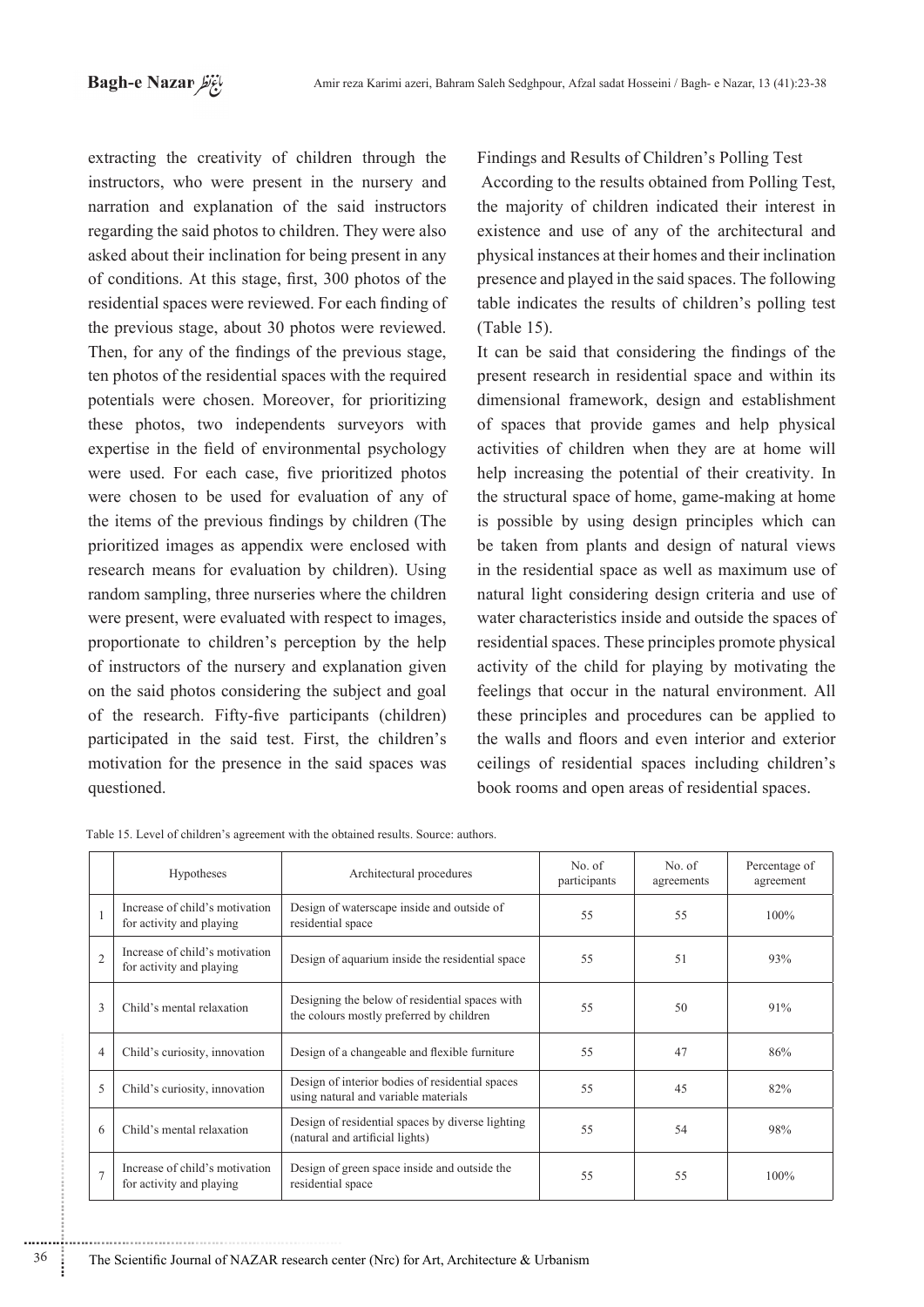## **Conclusion and Presentation of Design Principles**

Based on the research findings, the following principles can be presented for design of residential spaces through the approach of promoting children's creativity in Iran.

• Design and establishment of physical residential spaces by using motivating and game making walls.

- Providing the possibility of the presence of nature and natural elements including plants, green spaces, sky, stars, moon and sunlight in the residential space and design of green space and natural elements inside and outside the residential space by considering supervision principle.

- Architectural use of water by using its different characteristics (transparency and fluidity, movement, flow, noise) in the interior and exterior spaces and landscapes, as well as child's access without any reason.

• Establishment of mental relaxation by designing and establishing secure residential spaces (physical security).

- Maximum use of natural light in residential spaces by using architectural procedures and facilities that natural light can offer to the designer.

- Use of natural materials in the interior and exterior walls of the residential spaces.

- Using specific forms that have tranquility feature and avoiding sharp walls.
- Designing the spaces that may accept supervision.
- Designing and development of complicated and challenging spaces.

- Development of the spaces presenting a great quantity of visual and environmental data in the interior and exterior walls of the residential spaces.

- Development of walls of the residential spaces using natural compound materials using designing approaches and criteria

- Using a combination of light and form in the interior and exterior walls of the residential space that creates space with physical and complicated variety.

• Design and development of changeable and flexible residential spaces (spatial and shape flexibility)

- Furniture changeability and combination.
- Designing a free plan and space division using movable partitions.
- Extension of open and close spaces and establishment of usable inter-joints.

## **Reference** list

• Ackerman, D. (1991). *A natural history of the senses*. New York: Vintage.

• Amabile, T. (1996). *Growing up creative*. Translated by Hassan Ghasemzadeh. H. & Azimi. P. Tehran: New World .Publisher

• Amabile, T. M. (1990). *The social psychology of creativity*. NewYork: Springer-Verlag.

• Amabile, T. M., Gryskiewicz, N. D. (1983). The creative environment scales: Work environment inventory. *Creativity* Research Journal, 2(4): 231-253.

• Azemati, H. R. (2009). Principles of design the urban parks base on enhancing the children's creativity. Ph. D. thesis. Iran University of Science and Technology: School of Architecture and Urban Studies.

• Barron, F. and Harrington, D.M. (1989). Creativity Intelligence and Personality. Annual Reviews Psych., (32): 439-476.

• Bohm, D. (1998). On creativity. Edited by Nichol, L. London: Rout ledge.

• Cheng, Y. and Wang, W. C., (2001). Factors that facilitate creativity evelopment. *The conference Proceedings of 7th* European congress of psychology. London: The barbican center.

• Craft, A., McConnon., L. & Paige-Smith, A. (2012). Child-initiated play and professional creativity: enabling four-year-<br>olds' possibility thinking. *Thinking Skills and Creativity*, 7(1): 48-61.

• Daneshgarmoqaddam, Gh., Bahraini, H. & Einyfar, A. (2011). The analysis of physical environment socialization affected by nature's perception in man-made environment. *Honar-Ha-Ye-Ziba*, (45): 25-36.

...........................................................

.......... ....... ........ ........... ...... ....... ........ .......... ...........